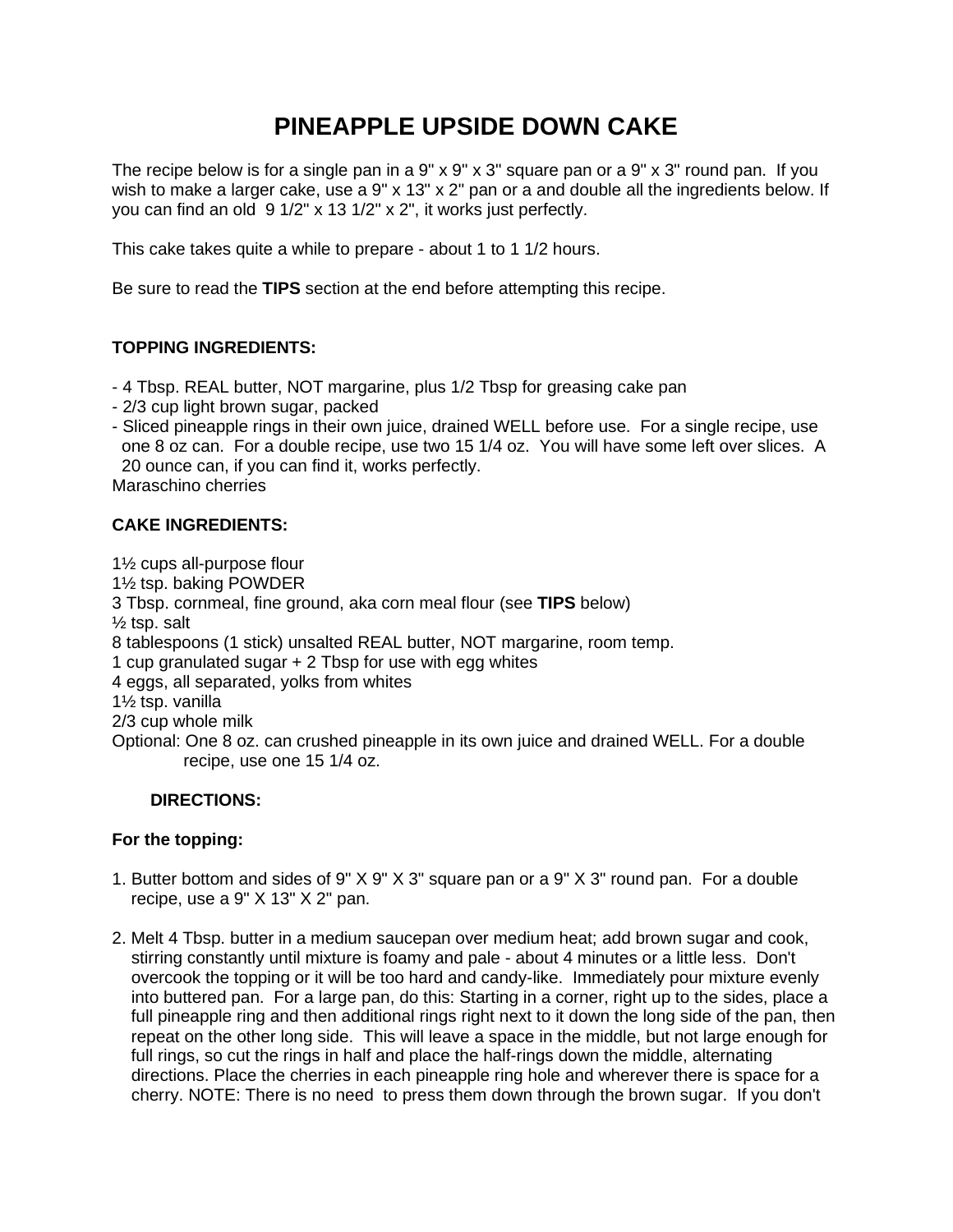get the placing just right, it's okay to move the fruit until it appears properly positioned.

**NOTE:** See # 7. "Topping Alternative" below in **TIPS** section.

### **For the cake:**

- 1. Adjust rack to lower middle position and heat to 350 degrees.
- 2. Whisk flour, baking powder, corn meal and salt together into a medium bowl and set aside.
- 3. Cream butter in a large bowl with mixer on medium speed.
- 4. Gradually add sugar and continue beating for about 2 minutes until light and fluffy.
- 5. Beat in yolks and vanilla, scraping sides of bowl with spatula when necessary.
- 6. Reduce speed to low and add dry mixture and milk, alternately, starting with the dry mixture first, and continuing in 3 or 4 batches. Mix until smooth.
- 7. Optional: Add appropriately sized can of drained, crushed pineapple to the batter and STIR in, not mix, well.
- 8. Before beating egg whites, make sure there are no traces of yolk in the whites or water in the mixing bowl - clean off the mixer's whisks also.
- 9. Beat egg whites in a large bowl until frothy. Increase speed to medium-high; beat to soft peaks. Gradually add 2 Tbsp. sugar and continue to beat to stiff peaks.
- 10. With a large rubber spatula spoon, GENTLY fold ¼ of the beaten whites into the batter to lighten. Fold in remaining whites, 1/4 at a time, and incorporate each batch until no white streaks remain. Take as much time as needed for this step - you want to retain in the batter as much air from the whites as possible.
- 11. Gently pour batter into pan and spread evenly on top of fruit, being careful not to dislodge the fruit. If you are using a 9" x 13' x 2" pan, the batter will about come about to the top of the pan.
- 12. Bake until top is brown and or a wooden skewer comes out clean, about 45 65 minutes. For a larger cake, about 60-65 minutes is usually required. Note that the cake will probably rise ABOVE the top edge of the pan, but don't panic, batter will not overflow on to the bottom of the oven - but remember, the brown sugar might! See # 2 in **TIPS** below.
- 13. Rest cake on rack for about 10 minutes. Don't allow it to cool too long as this can make the top of the cake stick to the bottom of the pan. Carefully run a knife around the edges of the cake to keep the sides from sticking when you flip it - next.
- 14. BE CAREFUL, this is the tricky part wear gloves and take care not to burn yourself. Place serving pan on top of cake pan and while holding both together, invert pans so that serving tray is now on the bottom and cake pan is on the top, placing cake and pans back onto counter.
- 15. Using a fork, SLOWLY and GENTLY lift one side of the pan up and off the cake. You may have to do this at each corner if the cake is sticking. The fruit should not stick to the pan, but if it does, just remove it carefully and place it back on the cake.

The cake is so good that no one will be the wiser!

## **TIPS:**

- 1. You don't have to put the crushed pineapple into the batter, but it makes the cake VERY moist.
- 2. It's a good idea to place one of those pre-fabricated foil oven liners you get at the grocery store under the oven's heating element, as sometimes the brown sugar mixture will work its way up and out of the pan and make quite a mess in the bottom of your oven. Or, get one of